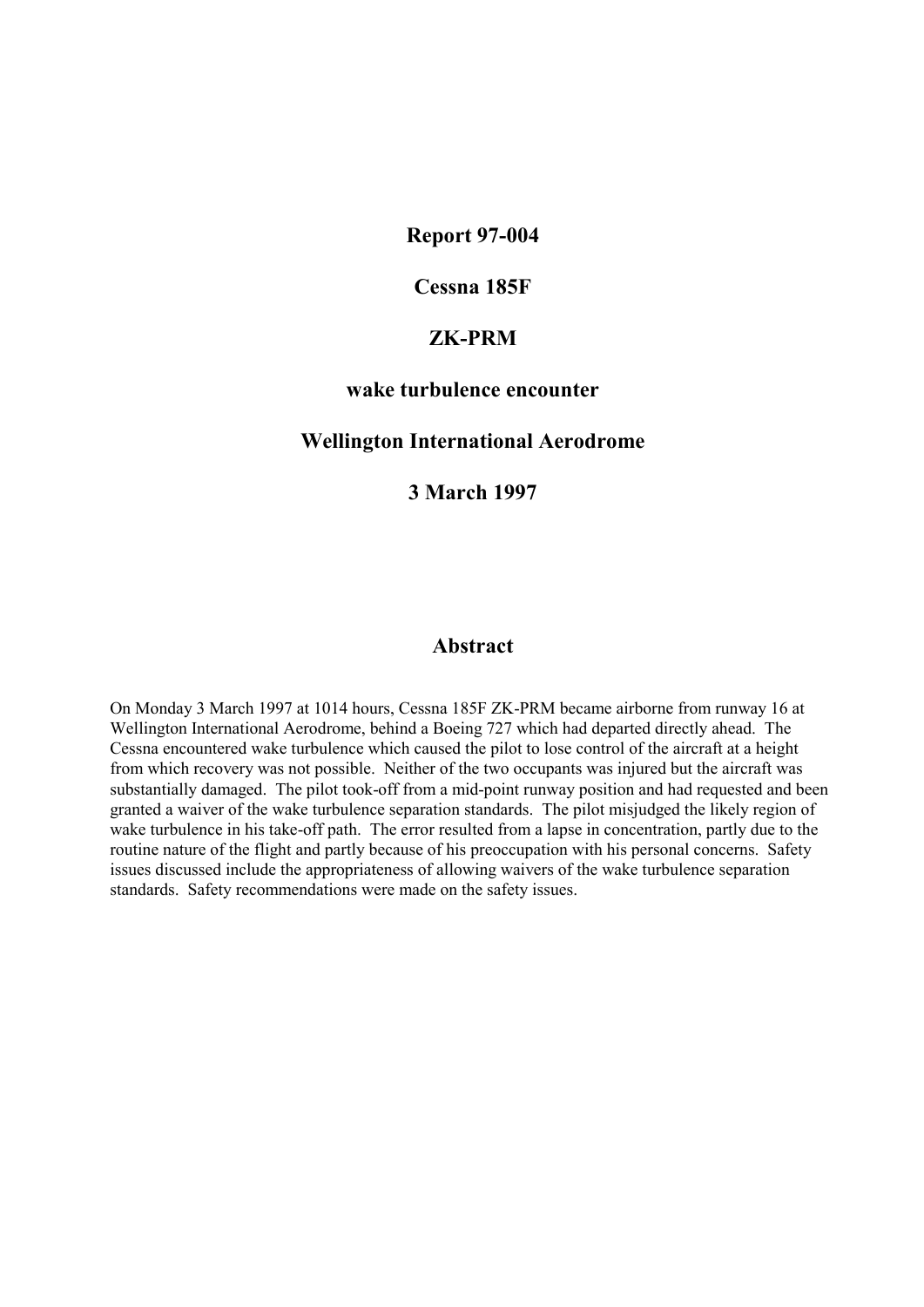# **Transport accident investigation commission**

# **Aircraft Accident Report 97-004**

| Aircraft type, serial number<br>and registration:     | Cessna 185F, 18504414,<br><b>ZK-PRM</b>                                                                           |
|-------------------------------------------------------|-------------------------------------------------------------------------------------------------------------------|
| Number and type of engines:                           | One Continental IO-520-D                                                                                          |
| <b>Year of manufacture:</b>                           | 1983                                                                                                              |
| Date and time:                                        | 3 March 1997, 1014 hours <sup>1</sup>                                                                             |
| <b>Location:</b>                                      | Wellington International Aerodrome<br>Latitude:<br>$41^{\circ} 19^{\circ} S$<br>Longitude: 174° 48 <sup>1</sup> E |
| <b>Type of flight:</b>                                | Private                                                                                                           |
| Persons on board:                                     | Crew:<br>$\mathbf{1}$<br>$\mathbf{1}$<br>Passengers:                                                              |
| Injuries:                                             | None                                                                                                              |
| Nature of damage:                                     | Substantial                                                                                                       |
| <b>Pilot-in-Command's Licence:</b>                    | Airline Transport Pilot Licence (Aeroplane)                                                                       |
| Pilot-in-Command's age:                               | 44                                                                                                                |
| <b>Pilot-in-Command's total</b><br>flying experience: | 14 402 hours<br>Approximately 2 000 hours on type                                                                 |
| <b>Investigator in Charge:</b>                        | K A Mathews                                                                                                       |

 $\overline{a}$ 

 $<sup>1</sup>$  All times in this report are NZDT (UTC + 13 hours)</sup>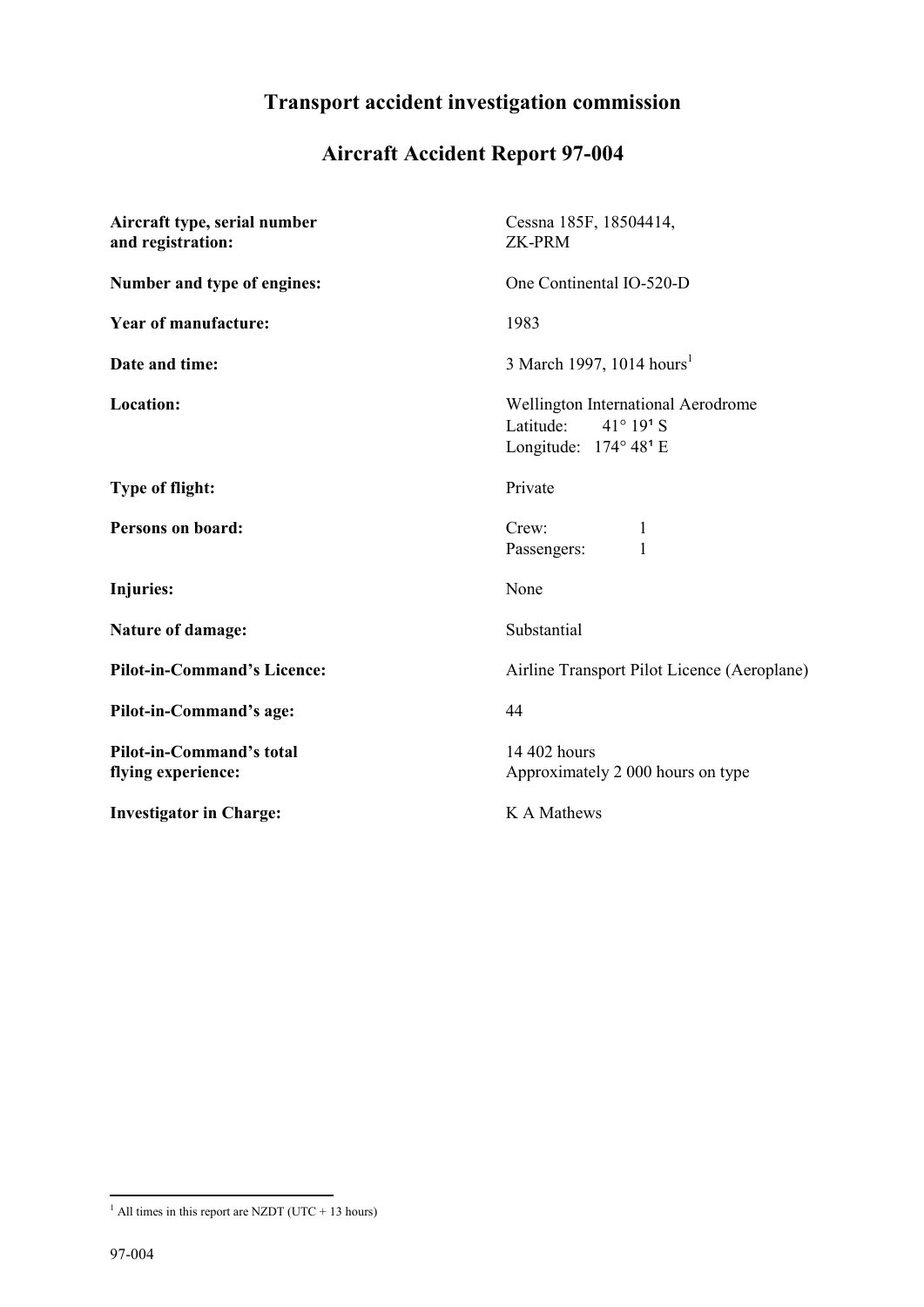# **1. Factual Information**

- 1.1 On Monday 3 March 1997, at about 1008 hours, the pilot of Cessna 185 ZK-PRM began taxiing for runway 16, the runway in use, at Wellington International Airport. The aircraft had been parked at Gate 4 on the eastern apron. On board was the pilot and his wife and a small amount of personal cargo. The pilot intended to fly to his home 55 km to the north-west in the Marlborough Sounds, and return to Wellington later that day. The aircraft had sufficient fuel on board for some 2 hours and 30 minutes of flying.
- 1.2 The pilot made radio contact initially with Wellington Ground and was transferred to Wellington Tower about one minute later. Tower gave the pilot his departure instructions and the pilot acknowledged them. A short time later Tower advised another taxiing aircraft that its take-off would be delayed for two minutes because of wake turbulence behind a Boeing 727 which was ready to begin its take-off roll from the beginning of the runway. A Bandeirante was on a three mile final approach, and the other aircraft was instructed to line up on the runway after the Bandeirante had landed.
- 1.3 ZK-PRM taxied along the eastern apron, and stopped opposite stub taxiway 5 situated approximately half way along the 1996 m runway. The pilot's usual practice, when taking off to the south, was to take-off from this runway mid-point position.
- 1.4 Shortly after the Boeing 727 began to roll down the runway Tower told the pilot there would be a three minute delay for his departure due to wake turbulence from the departing aircraft, and that the surface wind was 150 degrees at 14 knots.
- 1.5 The pilot acknowledged this and, after determining he should outclimb the wake from the Boeing 727, advised Tower he would accept his own wake turbulence separation behind the Boeing. Tower agreed to this (pilot initiated) request and after reviewing the traffic situation instructed the pilot to line up on the runway behind the departing aircraft and to be ready for an immediate departure. The pilot accepted this instruction.
- 1.6 Tower advised the Bandeirante on final approach that it would get a late landing clearance due to the mid-point departure of the Cessna 185, and that the surface wind was 150 degrees at 12 knots. Tower cautioned the pilot of ZK-PRM about the wake turbulence behind the Boeing 727 and cleared him for immediate take-off.
- 1.7 The pilot acknowledged the instructions and commenced his take-off. He noted that the Boeing had rotated sooner than he expected, so he set two notches of flap and carried out a short takeoff with the intention of staying above the departure path of the Boeing 727 and its wake turbulence. ZK-PRM took off normally, but at a height of about 70 feet and 70 knots airspeed the Cessna involuntarily rolled violently to the right. The pilot applied full opposite aileron and rudder control to recover, but the aircraft kept rolling. Ground witnesses said the aircraft appeared to roll more than 90 degrees to the right before it began to slowly recover. The aircraft sank quickly, striking the right side of the runway with its right wing-tip and in a shallow nose down attitude. Maximum power had been used for the take-off and was maintained throughout by the pilot.
- 1.8 The main undercarriage struck the ground shortly after the wing-tip and collapsed. A cargo pod attached to the belly of the aircraft was torn away. The aircraft yawed some 90 degrees to the left and slid on its belly, tail first, to the aerodrome boundary fence, coming to rest upright. The propeller was destroyed. The right wing was badly distorted and bent upwards near its tip. No fire occurred.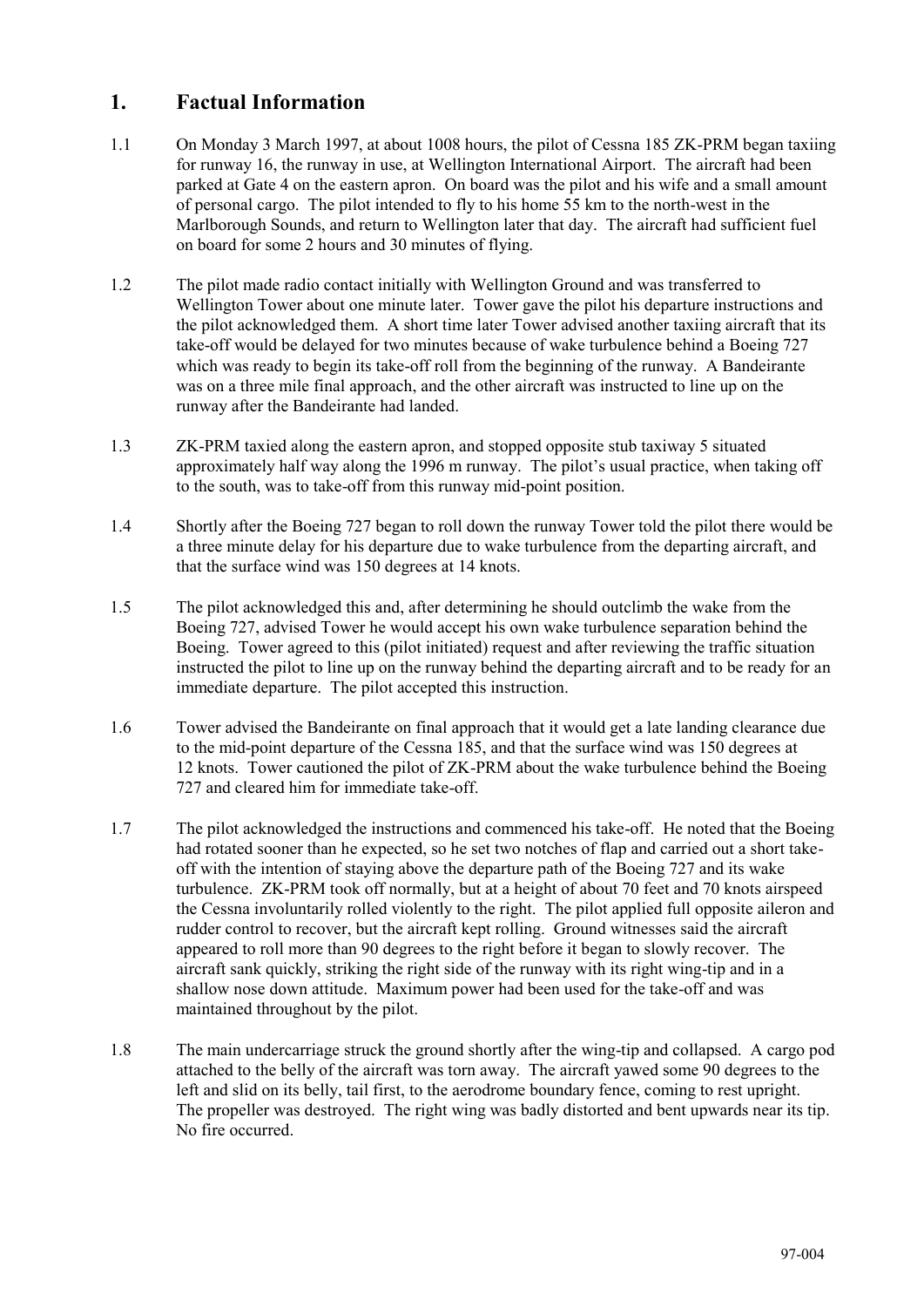- 1.9 The Bandeirante on final approach was instructed to go around.
- 1.10 Neither the pilot nor his wife was injured. The pilot informed Tower they were not hurt, and secured the aircraft. Two airport service vehicles were first on the scene of the accident followed by the rescue services.
- 1.11 The pilot of ZK-PRM was well experienced having flown some several thousand hours in light aircraft. The balance of his flying experience was as an airline pilot and he was employed as an international airline captain. He had owned and operated a Cessna 185 for the past 19 years and had flown about 2000 hours on that aircraft type. He was in current flying practice and flew ZK-PRM, on average, about two times each week between his home and Wellington.
- 1.12 The pilot was knowledgeable about wake turbulence, its effects and how to avoid it. He had requested his own wake turbulence separation many times before and intended to climb out above the departure path of the Boeing 727 to avoid its wake. The Boeing however rotated sooner than the pilot expected; some 200 m past where ZK-PRM had lined up on the runway. A witness believed ZK-PRM became airborne at or past the rotation point of the Boeing and within one minute after the Boeing rotated. The cross wind at the time was calculated to have been 2.4 knots from the left, and the head wind 13.7 knots.
- 1.13 The Manual of Air Traffic Services (MATS) requires an aerodrome controller to apply a standard three minute separation between a departing medium weight aircraft, such as the Boeing 727, and a light aircraft departing from an intermediate point on the same runway. However, a pilot is permitted to request and be granted a waiver of the separation standards, if he determines he can nullify the effects of wake turbulence by ensuring the flight profiles of his aircraft and the one taking off do not cross. Should the pilot make such a request and be granted a waiver, the controller is required to caution the pilot about wake turbulence when issuing the take-off clearance.
- 1.14 Runway separation standards for wake turbulence are published in the New Zealand Aeronautical Information Publication (AIP) - Planning Manual, Rules of the Air and Air Traffic Services (RAC) section. This section includes a discussion on the effects of wake turbulence, the aircraft weight categories for assessing wake turbulence separation and the separation standards that will be applied by aerodrome controllers. It allows a pilot to request and be granted a waiver of the separation standards, as detailed in the MATS. The only restriction on the granting of such requests was that the controller is not to offer a waiver, the request must be initiated by the pilot.
- 1.15 The AIP and MATS note that the occurrence of wake turbulence hazards cannot be accurately predicted, and aerodrome controllers cannot assume responsibility for issuing advice of such hazards at all times, nor for its accuracy. Whenever practicable controllers will advise pilots of the expected occurrence of the hazards.
- 1.16 When departing behind a larger aircraft, and using the same runway, a following aircraft should start its take-off from a position where it can rotate prior to the rotation point of the preceding larger aircraft, and then establish a climb above its flight path until a turn can safely be made clear of the wake. If this is not possible the take-off should be delayed.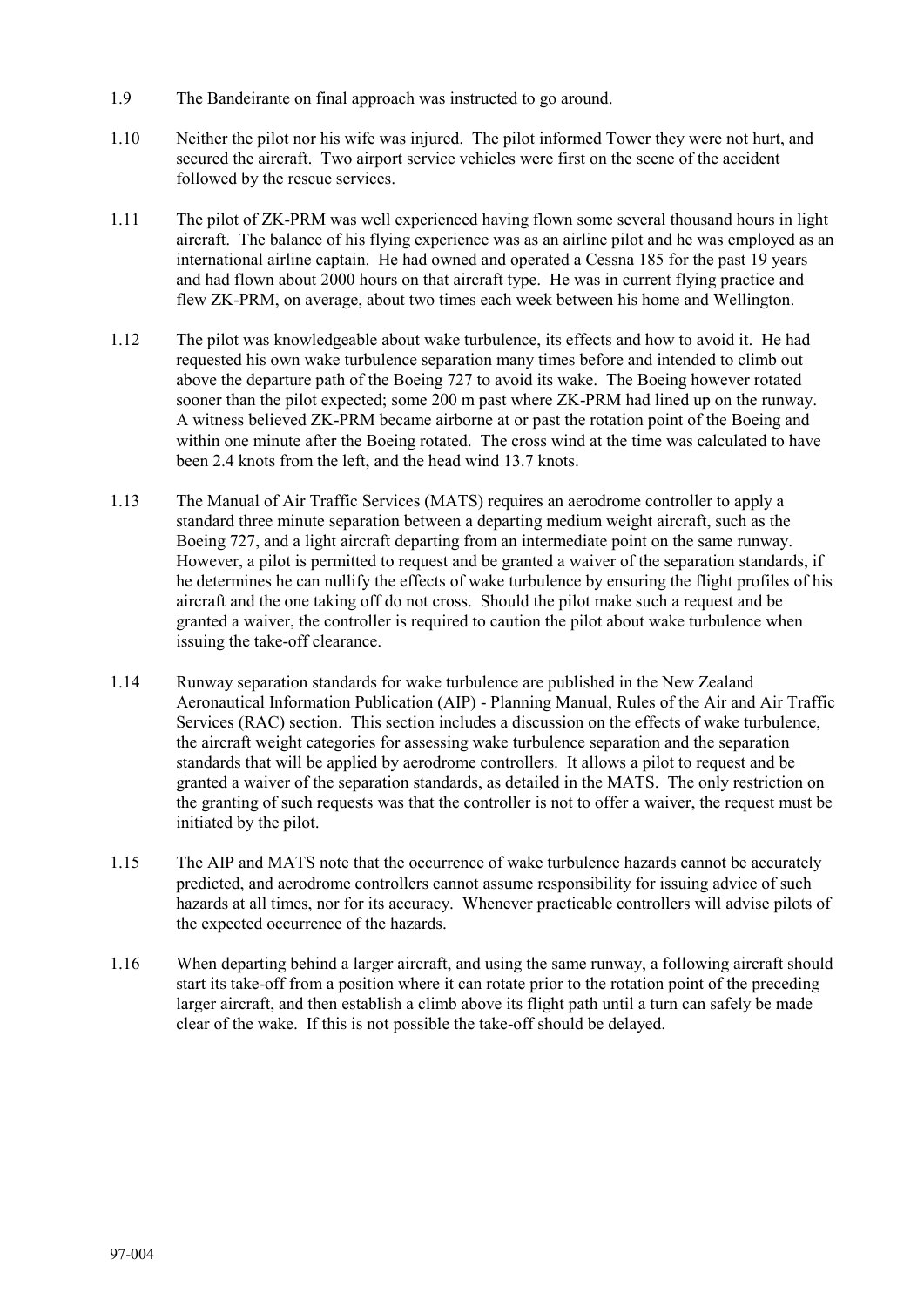1.17 Much research has been carried out, and numerous flight safety articles have been published world wide, on wing-tip vortices and wake turbulence. It is not an unknown phenomenon. Wing-tip vortices generated by medium to large aircraft can be severe, especially after the generating aircraft rotates during take-off. Aircraft configuration can modify the vortex pattern and persistence. The vortices, one trailing behind each wing-tip, are violent spiralling air masses and rotate in opposite directions. The left wing-tip vortex, when viewed from behind the aircraft, will rotate clockwise and the right wing-tip vortex will rotate counterclockwise. Vortices descend behind the generating aircraft. At low altitude they approach the ground, and at a height usually about 15 m (50 feet) they curve outward and spread laterally away from the track of the aircraft. The vertical and lateral movement of the vortices will be affected by and move with the encompassing air mass. A cross wind will displace the vortices from the vertical in their downward travel and affect the lateral rate of travel. A crosswind component up to five knots is sufficient to cause one vortex to stay within the flight path, over the runway. The other vortex will travel at its own lateral rate plus that of the crosswind away from the flight path. Stronger crosswinds blow the wake across the flight path and quickly break it up. (See figure 1).

#### **Figure 1 Wing-tip vortex patterns**

1.18 The usual hazard for aircraft encountering wake turbulence is a violent induced roll which can exceed the capability of the aircraft to counter the roll. Counter control is usually more effective where the wing span and ailerons of the aircraft extend beyond the field of the vortex. Aircraft with short wing spans will have more difficulty countering an imposed roll induced by a vortex.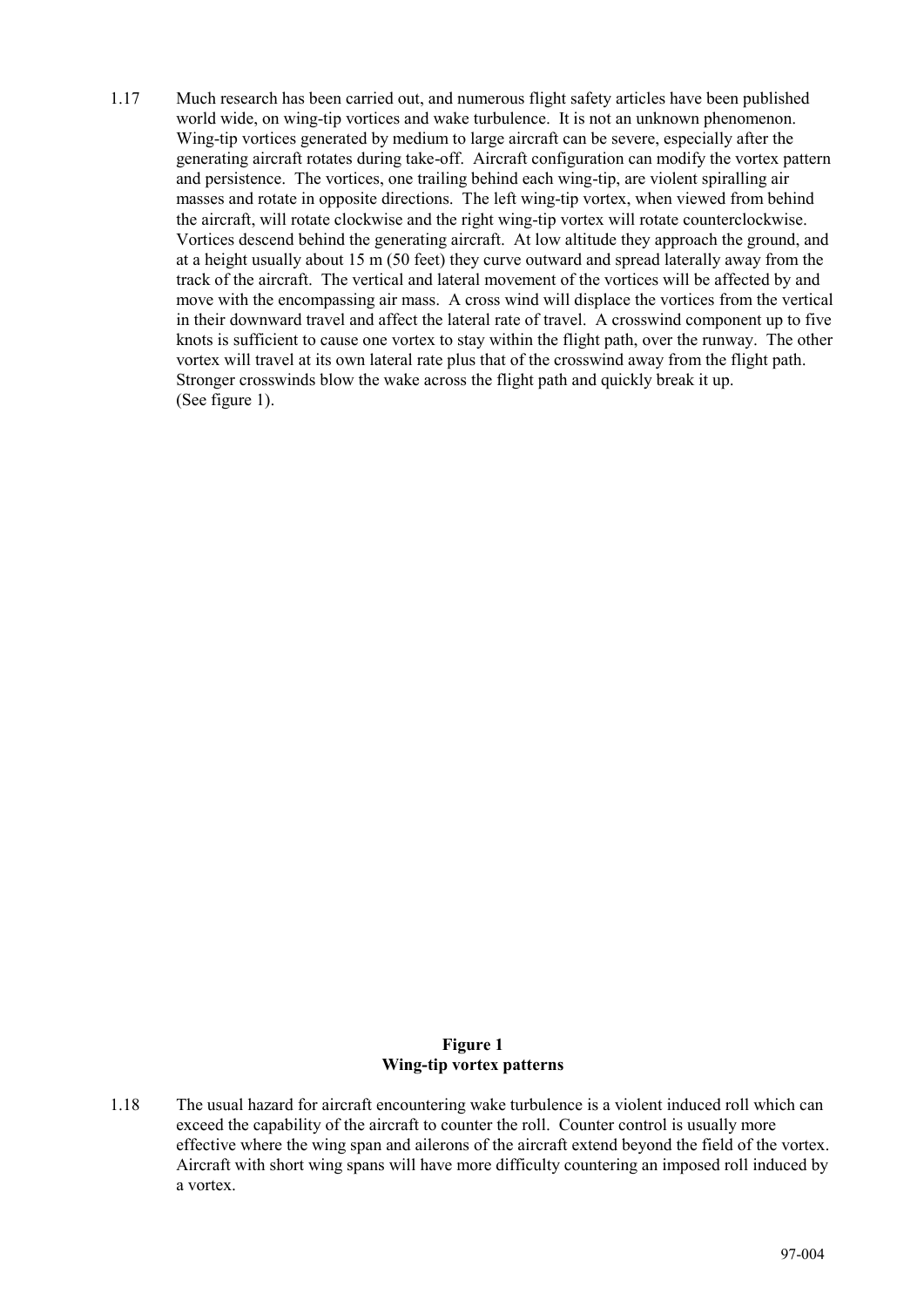- 1.19 The pilot was a joint owner and chief executive of a small airline which had recently had its operating licence suspended following an audit check of the airline. During the week before the accident the pilot had been involved in lengthy negotiations to get the operating licence reinstated. He had not been flying as an airline pilot during that period.
- 1.20 On Sunday 2 March he flew his Cessna from his home to Wellington where he had been involved in further negotiations during the morning and until about 1800 hours that evening. He returned to his airline offices afterwards and remained there for several hours before retiring to his accommodation in Wellington around midnight. He slept for about six hours and returned to the airline the next morning at 0800 hours.
- 1.21 The pilot was under abnormal emotional stress as a result of the suspension of the operating licence for his airline and the negotiations to have it reinstated. At the time of the accident the negotiations had been unsuccessful, and the pilot said he was very frustrated and upset at not being able to resolve various issues necessary for the licence to be revalidated. He could not recall experiencing similar pressure and stress before.
- 1.22 Both the pilot and his wife were confident about his ability to fly ZK-PRM safely back to their home, despite the stress he was under. The flight was routine, one they had made many times before. Following the accident however, the pilot believed his thoughts were distracted by the events surrounding his airline as he was taxiing and during the take-off. He consequently misjudged or overlooked the likely region of wake turbulence in his take-off path.

# **2. Analysis**

- 2.1 ZK-PRM encountered wake turbulence shortly after it became airborne, and the encounter resulted in an involuntary loss of control of the aircraft at a height from which recovery was not possible. A Boeing 727 generated the wake turbulence, having departed directly ahead of the aircraft.
- 2.2 ZK-PRM rolled violently to the right indicating it was probably the left wing-tip vortex from the Boeing that it encountered. The pilot applied full opposite aileron and rudder in an attempt to recover, but the roll exceeded the capability of the aircraft to overcome it. The relatively short wing span of the Cessna 185 would have contributed to its inability to recover.
- 2.3 The cross wind component at the time of the encounter was less than five knots from the left, and the head wind component was some 13 knots. As a result the left wing-tip vortex would have remained within the flight path of the Boeing, over the runway, and drifted back towards ZK-PRM.
- 2.4 The pilot's intention had been to climb above the departure path of the Boeing and therefore avoid the possibility of flying into the vortices generated by it. The pilot however miscalculated, or did not fully consider, where the vortices would be in relation to the flight path of his aircraft, or the effect the wind would have on the movement of the vortices and the time necessary to dissipate them.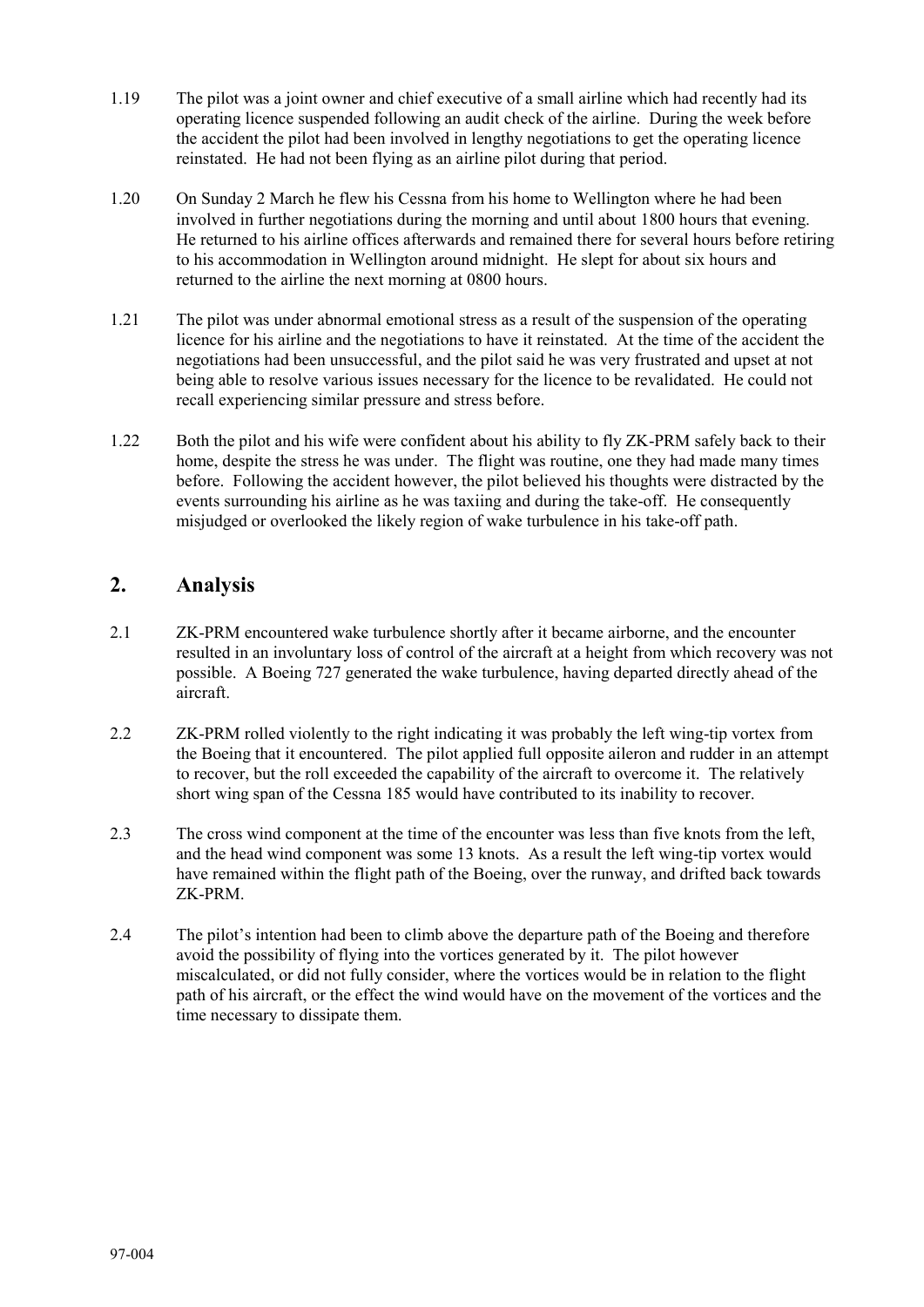- 2.5 The aerodrome controller on duty in Wellington Tower gave the pilot adequate warning about the possibility of wake turbulence behind the Boeing and accordingly advised the pilot there would be a standard three minute delay for his take-off clearance. The pilot however exercised his right to be responsible for his own wake turbulence separation and requested a waiver of the standard separation requirements. The controller granted the request and asked the pilot to line up on the runway and be ready for an immediate departure. The pilot did not have to accept this instruction if he considered it was inappropriate or unsafe, and he had the opportunity to reject it. The pilot accepted the instruction and took off a short time later.
- 2.6 The pilot was well experienced and was employed as an international airline captain. He had flown several thousand hours in light aircraft and was experienced and familiar with the Cessna 185. He was knowledgeable about wake turbulence and how to avoid it.
- 2.7 Wing-tip vortices have an unpredictable nature and it is not possible to accurately determine their path. Sufficient time should be allowed for the vortices to break up before commencing a take-off behind a departing aircraft, especially when a following aircraft will become airborne close to the rotation point of a heavier aircraft.
- 2.8 A departure from an intermediate runway position has a greater potential to place a following lighter aircraft into the wake of a preceding heavier aircraft. If the pilot had been required to wait the standard three minutes before taking off the accident would probably have been avoided. The controller however was entitled to grant the pilot's request.
- 2.9 The decision by the pilot to take-off shortly after the Boeing, close to its departure point, and to ignore the apparent danger and clear warnings of wake turbulence seem out of character for a pilot of his experience and background. The pilot's actions therefore require some explanation.
- 2.10 During the week before the accident the pilot had been subject to a high level of emotional stress due to the suspension of the operating licence for his airline. He had not been accustomed to so much stress before. Not only did he perceive the future of his airline to be at risk but also the employment of its staff. He had been frustrated in his attempts to resolve many of the issues which led to the suspension.
- 2.11 ZK-PRM was the pilot's personal aircraft which he used to commute between his home and Wellington. The purpose of the accident flight was to return with his wife to their home and to refresh himself before returning to Wellington later that day. As he taxied the aircraft and began his take-off he was carrying out a task he had performed many times before. The flight was routine.
- 2.12 The high level of emotional stress the pilot was under and the events of the previous week probably combined to divert the pilot's conscious attention away from the task of flying his aircraft safely. He was performing routine tasks as he taxied and prepared for his take-off; tasks that required little thought. The warnings about the likely existence of wake turbulence were not unusual, and he was accustomed to hearing them and requesting his own wake turbulence separation. Although the pilot heard the warnings about wake turbulence and was aware of the potential for it to affect his flight he made an error in judging, or overlooked, the likely region of wake turbulence in his take-off path. This error of judgement resulted from a lapse of concentration, partly because of the routine nature of the flight and partly because of his preoccupation with his personal concerns.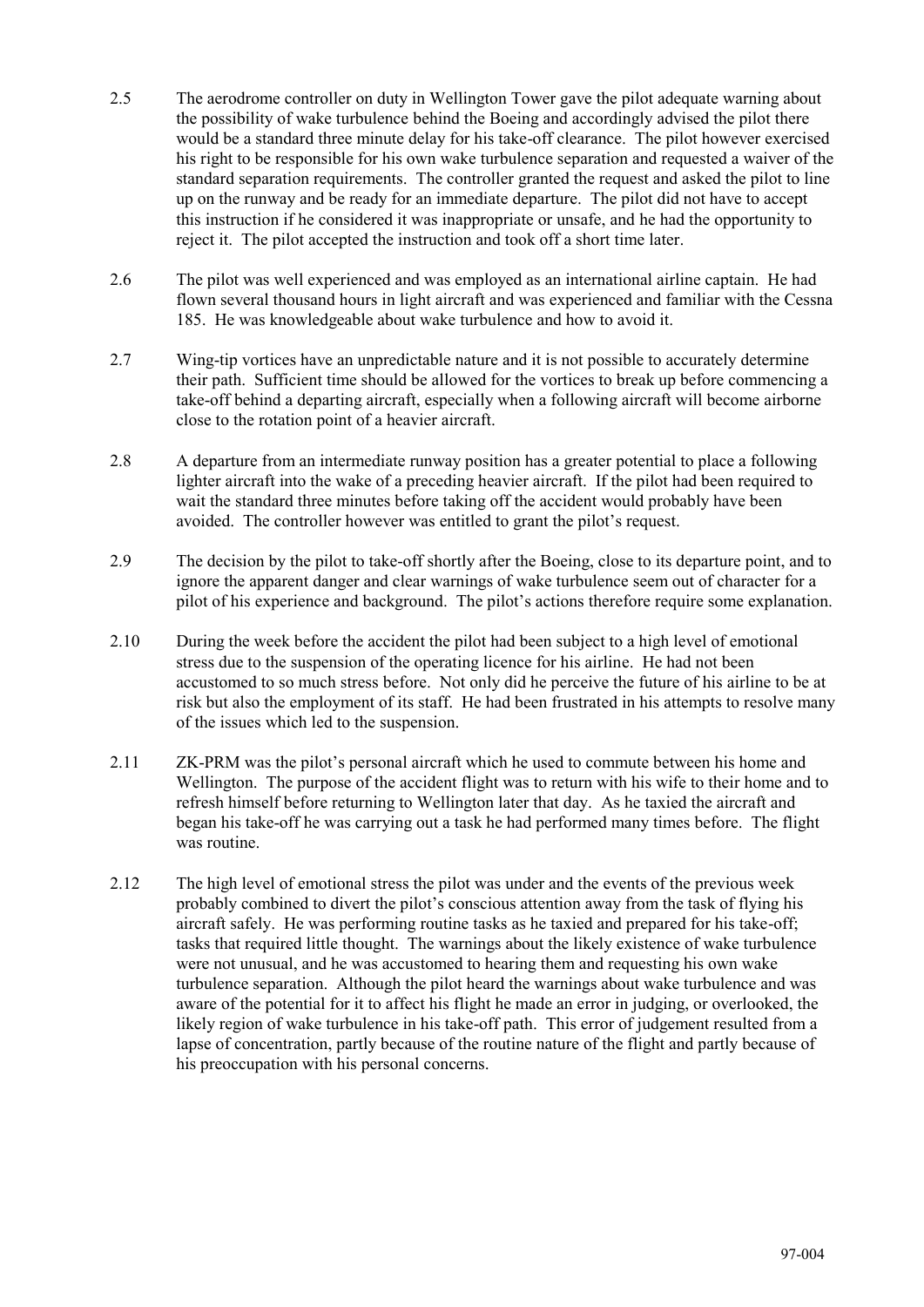# **3. Findings**

- 3.1 The pilot was well experienced and familiar with the Cessna 185, having owned and flown one successfully for about 19 years.
- 3.2 The pilot was undertaking a routine private flight to his home.
- 3.3 The pilot was knowledgeable about wake turbulence and the adverse effects it can have on an aircraft encountering it.
- 3.4 The aerodrome controller acted correctly by giving the pilot adequate warning about the likely existence of wake turbulence and by applying the standard separation for the pilot's take-off clearance.
- 3.5 The pilot was entitled to formulate his own wake turbulence separation and request a waiver of the wake turbulence separation standards.
- 3.6 There were no restrictions on the granting of waivers for departures from intermediate runway positions.
- 3.7 The aerodrome controller was entitled to grant the pilot's request for a waiver.
- 3.8 The pilot should have allowed more time or distance between his aircraft and the departing Boeing 727.
- 3.9 The existing wind conditions were sufficient to cause the left wing-tip vortex from the generating aircraft to remain over the runway and drift toward ZK-PRM.
- 3.10 The pilot was under unusual emotional stress following the recent suspension of the operating licence for his airline and the unsuccessful negotiations to have the licence revalidated.
- 3.11 ZK-PRM flew into wake turbulence when it became airborne directly after a departing Boeing 727, close to its rotation point.
- 3.12 The wake turbulence encounter caused an involuntary loss of control at a height from which recovery was not possible.
- 3.13 The pilot misjudged or overlooked the likely region of wake turbulence in his take-off path.
- 3.14 The pilot's error of judgement resulted from a lapse of concentration, partly because of the routine nature of the flight and partly because of his preoccupation with personnel concerns rather than the task of flying the aircraft safely, due to the high level of emotional stress he was experiencing.

## **4. Safety Recommendations**

4.1 This accident highlights the potential problems that can exist for an aircraft that takes off from a mid-point (intermediate) runway position behind a larger aircraft, when the wake turbulence separation standard is waived.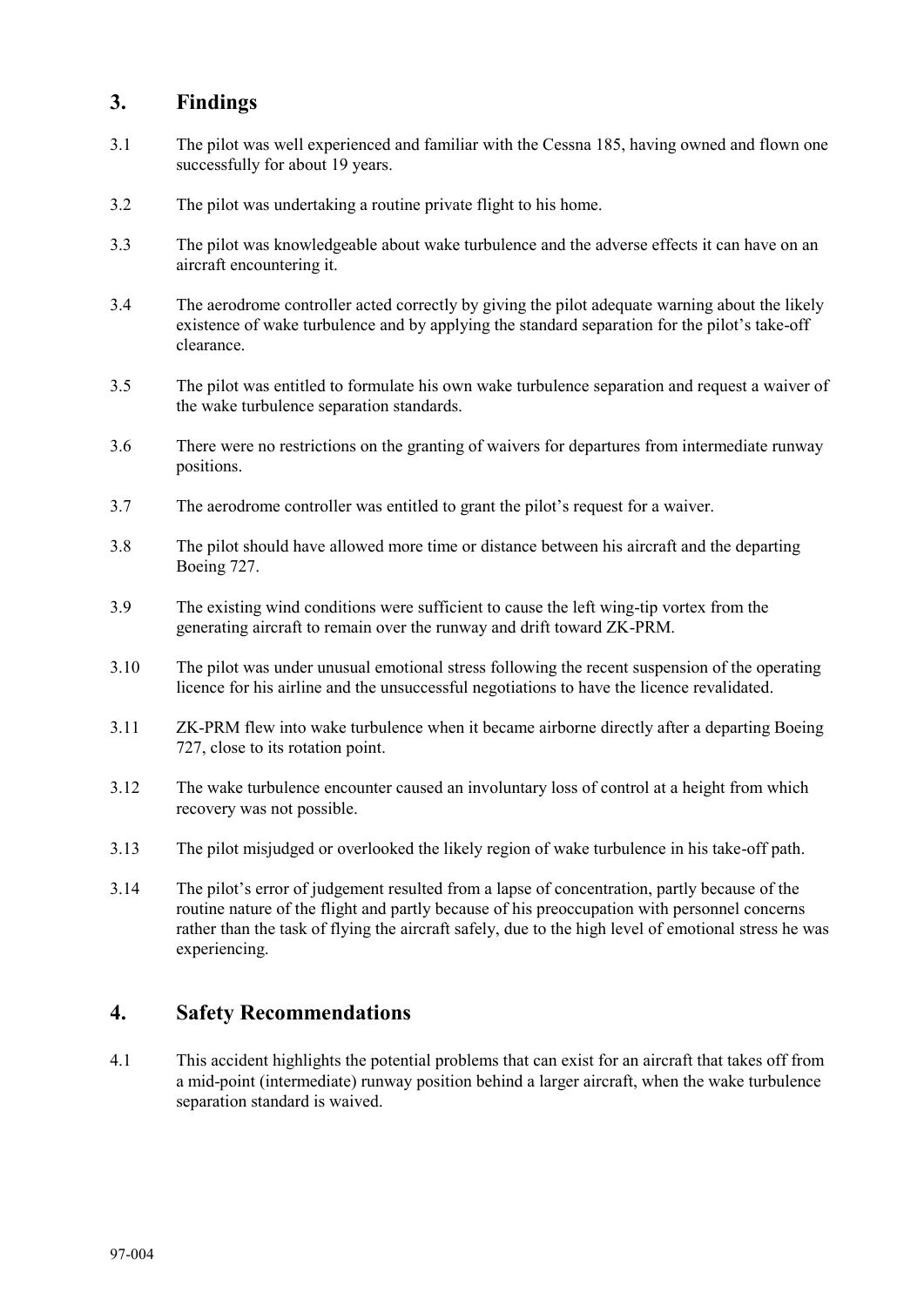- 4.1.1 Standard separation criteria have been implemented world wide with good reason due to the viciousness and somewhat unpredictable nature of wing-tip vortices. Aerodrome controllers have an appropriate responsibility for only issuing advice and warnings about the potential for wake turbulence and for applying standard separations when they consider that wake turbulence is likely to exist. Pilots must accept the responsibility for avoiding wake turbulence, and use sound judgement when any warnings about its existence are given. Aerodrome controllers however should have clear guidelines to follow when granting a waiver of the separation standards. Some countries do not allow waivers to be granted in certain circumstances.
- 4.1.2 Some commercial operators allow their pilots to request waivers. The potential therefore exists for a similar occurrence at a busy aerodrome with more disastrous results should an aircraft, for example, collide with a terminal building or strike a taxiing aircraft.
- 4.2 The Commission therefore recommends to the Director of Civil Aviation that he:
	- 4.2.1 Ensure that waivers of the wake turbulence separation standards are:
		- i) restricted to VMC, by day only; and
		- ii) specifically acknowledged by pilots with words such as "ACCEPT WAIVER"; and
		- iii) not permitted under certain circumstances, for example:

when a light aircraft:

- (a) will take-off behind a heavy or medium aircraft from a point on the runway more than 150 m beyond where the heavy or medium aircraft started its take-off roll; or
- (b) will take-off in the opposite direction to a heavy or medium aircraft that has just taken-off from, or carried out a missed approach to, the same runway; or

when a medium aircraft:

- (c) will take-off behind a heavy aircraft from a point on the runway more than 150 m beyond where the heavy aircraft started its takeoff roll; or
- (d) will take-off in the opposite direction to a heavy aircraft that has just taken-off from, or carried out a missed approach to, the same runway.

(This is similar to the Australian restrictions on granting waivers.), (027/97) and:

4.2.2 Publish another article on wing-tip vortices, in the Vector magazine, to alert pilots and operators to wake turbulence concerns. This article should highlight the dangers of encountering wake turbulence and explain how it can be avoided, (028/97).